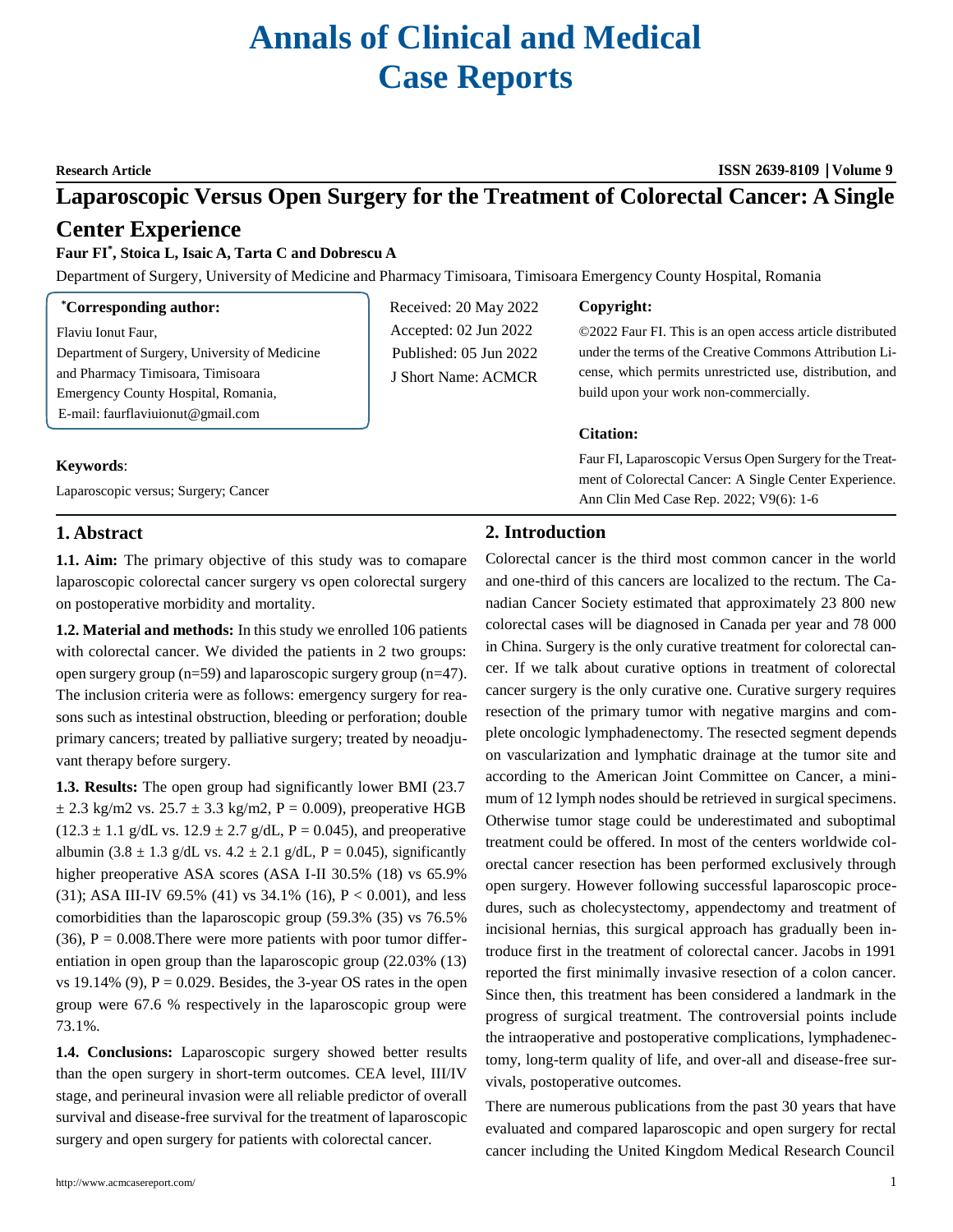trial of Conventional versus Laparoscopic-Assisted Surgery in Colorectal Cancer (CLASICC), the Comparison of Open versus laparoscopic surgery for mid- and low-Rectal.

Therefore, we designed a single-center and propensity scorematched analysis to investigate the short-term outcomes and survival rates of laparoscopic and open colorectal surgery, as well as the reliable predictors for OS and DFS in elderly patients with colorectal cancer.

#### **3. Material and Methods**

After approved by the ethics committee of Pius Brinzeu Clinical Hospital Timisoara all curatively operated colorectal cancer patients were collected between January 2016 and January 2017. The exclusion criteria were as follows: emergency surgery for reasons such as intestinal obstruction, bleeding or perforation; double primary cancers; treated by palliative surgery; treated by neoadjuvant therapy before surgery. Besides, written informed consent was obtained from each patient included in the study.

In this study, clinical data were collected based on electronic records and included age, gender, Body Mass Index (BMI), preoperative hemoglobin (HGB), preoperative albumin, American Society of Anesthesiologists (ASA) score, comorbidities, previous abdominal surgery, tumor location, tumor differentiation, and Tumor Nodes Metastasis (TNM) stage. Besides, the perioperative outcomes were also collected including the surgical outcomes, pathological outcomes, and the postoperative recovery. The surgical outcomes included the duration of operation, intraoperative blood loss, blood transfusion, intraoperative complication, postoperative complication, mortality, and Intensive Care Unit (ICU) stay. The pathological outcomes included the retrieved lymph node, tumor size, perineural invasion, vascular invasion, and positive Circumferential Resection Margin (CRM). Postoperative recovery included time to first flatus, time to oral feeding, and postoperative hospital days. The parameters of the postoperative recovery were all calculated based on the end of the operation. Postoperative complications were defined according to the Clavien-Dindo classification including wound infection, anastomosis leakage, ileus, urosepsis, pneumonia, pelvic abscess, arrhythmia, pleural effusion, delayed gastric emptying, and bacteremia [1-9].

After surgery all patients received a follow-up survey every 6 months in the first 2 years by outpatient visit. In these 2 years the patients were diagnosed by physical and laboratory examinations

including biomarkers as CEA and CA 19-9 at each visit, CT scans of the chest, abdomen and pelvis at every 6 months.

SPSS version 22.0 was used for data analysis in the study. We decide to divide the patients according to the operations type in two groups: laparoscopic group of patients and open group. Quantitative data were analyzed by Mann-Whitney U test and presented as mean  $\pm$  standard deviation. Categorical data were analyzed by the Chi-squared test and presented as frequency and percentage. The matching ratio was 1:1 and the covariates include age, gender, BMI, preoperative albumin level, preoperative HGB level, ASA score, comorbidity, previous abdominal surgery, tumor location, tumor differentiation, and TNM stage. The Kaplan-Meier method was performed to calculate the survivals of the patients treated with different operation types in the 2 groups, and the differences of the survival outcomes were compare by a log-rank test.

## **4. Results**

In this study we enrolled 106 patients with colorectal cancer. We divided the patients in 2 two groups: open surgery group  $(n=59)$ and laparoscopic surgery group (n=47). The clinical and pathological characteristics before and post matching groups were shown in Table 1. Before matching there were significant differences in aspects of BMI, preoperative HGB, preoperative albumin, ASA, comorbidity, tumor location, differentiation (P<0.05) between the open group and laparoscopic group.

Before matching, the open group had significantly lower BMI  $(23.7 \pm 2.3 \text{ kg/m2 vs. } 25.7 \pm 3.3 \text{ kg/m2}, P = 0.009)$ , preoperative HGB (12.3  $\pm$  1.1 g/dL vs. 12.9  $\pm$  2.7 g/dL, P = 0.045), and preoperative albumin (3.8 ± 1.3 g/dL vs.  $4.2 \pm 2.1$  g/dL, P = 0.045), significantly higher preoperative ASA scores (ASA I-II 30.5% (18) vs 65.9% (31); ASA III-IV 69.5% (41)

vs  $34.1\%$  (16),  $P < 0.001$ ), and less comorbidities than the laparoscopic group (59.3% (35)

vs 76.5% (36),  $P = 0.008$ ). The primary tumor localization was more frequent in the right and left colon and less frequent in the sigmoid colon and rectum in the open group ( $P = 0.007$ ). There were more patients with poor tumor differentiation in open group than the laparoscopic group (22.03% (13) vs 19.14% (9),  $P = 0.029$ ). The laparoscopic group and open group were well balanced in aspects of age, gender, BMI, preoperative HGB, preoperative albumin, ASA score, comorbidity, previous abdominal surgery, tumor location, tumor differentiation, TNM stage, and preoperative CEA.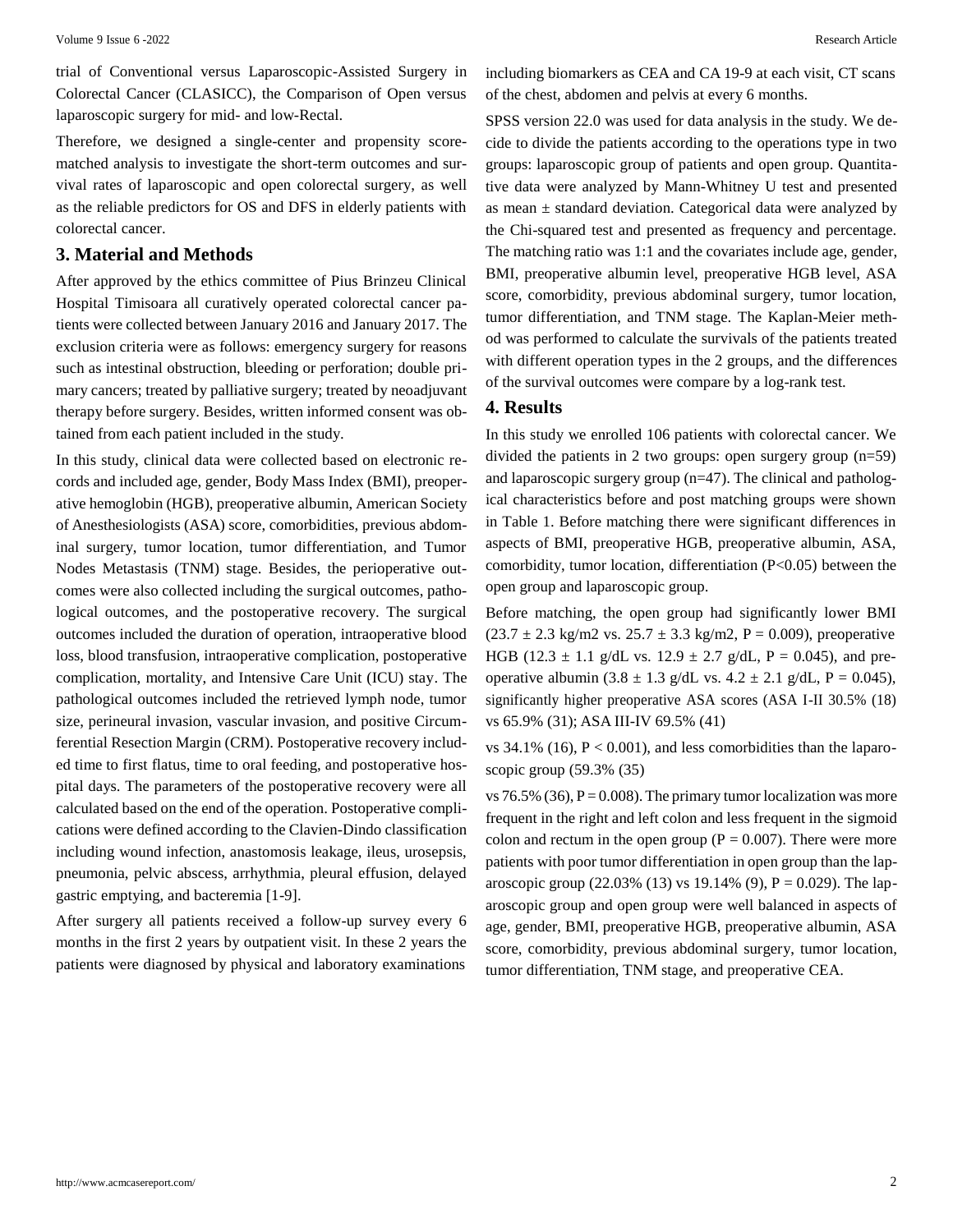#### **Table 1:**

| <b>Variables</b>                                               | OPEN $(n=59)$  | $LAP(n-47)$    | $\boldsymbol{P}$ |
|----------------------------------------------------------------|----------------|----------------|------------------|
| Age<br>Gender                                                  | $63 \pm 2.4$   | $68 + 3.4$     | 0.008            |
|                                                                |                |                | 0.0432           |
| $\frac{\text{M}}{\text{F}}$                                    | 64.4% (38)     | 57.4% (27)     |                  |
|                                                                | 35.6% (21)     | $42.6\%$ (20)  |                  |
| $BMI$ (kg/m2)                                                  | $23.7 \pm 2.3$ | $25.7 \pm 3.3$ | 0.009            |
| Preoperative HGB (g/dl)                                        | $12.3 \pm 1.1$ | $12.9 \pm 2.7$ | 0.045            |
| Preoperative albumin (g/dl)                                    | $3.8 \pm 1.3$  | $4.2 \pm 2.1$  | 0.045            |
| ASA score                                                      |                |                | 0.001            |
| $\frac{1}{1}$                                                  | 30.5% (18)     | $65.9\%$ (31)  |                  |
| <b>III-IV</b>                                                  | $69.5\%$ (41)  | $34.1\%$ (16)  |                  |
| Comorbidity                                                    |                |                | 0.008            |
| Yes                                                            | 59.3% (35)     | 76.5% (36)     |                  |
| $\overline{\text{No}}$                                         | $40.7\%$ (24)  | 23.5% (11)     |                  |
| Previous abdominal surgery                                     |                |                |                  |
| Yes                                                            | 25.4% (15)     | $19.4\%$ (9)   | 0.456            |
| N <sub>o</sub>                                                 | 74.6% (44)     | 80.6% (38)     |                  |
| <b>Tumor</b> location                                          |                |                | 0.007            |
| $\frac{AC}{DC}$                                                | 32.2% (19)     | 23.4% (11)     |                  |
|                                                                | $11.86\%$ (7)  | $12.76\%$ (6)  |                  |
| SC                                                             | $16.9\%$ (10)  | $19.14\%$ (9)  |                  |
| Rectum                                                         | 38.98% (23)    | 44.68% (21)    |                  |
| Tumor differentiation                                          |                |                | 0.029            |
| Poor<br>Median                                                 | 22.03% (13)    | $19.14\%$ (9)  |                  |
|                                                                | 66.10% (39)    | 70.21% (33)    |                  |
| High                                                           | $11.86\%$ (7)  | $10.6\%$ (5)   |                  |
|                                                                |                |                | 0.213            |
|                                                                | $6.7\%$ (4)    | $17.02\%$ (8)  |                  |
|                                                                | $30.5\%$ (18)  | 14.89% (7)     |                  |
| TNM stage<br>I<br>II<br>III                                    | 49.15% (29)    | $61.7\%$ (29)  |                  |
| IV                                                             | 13.55% (8)     | $6.98\%$ (3)   |                  |
|                                                                |                |                | 0.159            |
|                                                                | $67.7\%$ (40)  | 78.7% (37)     |                  |
| $\overline{\smash{>}}\overline{\smash{>}}\overline{\smash{>}}$ | 32.3% (19)     | 21.27% (10)    |                  |

## **5. Short-Term Outcomes**

The short-term outcomes, including the surgical outcomes, pathological outcomes, and postoperative recovery, in matched cohorts were as shown in Table 2. There was a significant difference in aspects of intraoperative blood loss and postoperative complication between the two groups. The laparoscopic group had significantly lower intraoperative blood loss (70  $\pm$  49 mL vs. 118 $\pm$  68 mL,  $P < 0.001$ ) and lower occurrence of postoperative complication  $(12.7\% (6) \text{ vs. } 27.1\% (16), P = 0.005)$ . According to the Clavien Dindo classification, the incidence of grade I-II complications in open group was significantly higher (15.25% (9) vs 6.38% (3),  $P =$ 0.023). The most common morbidity in the open group was wound **Table 2:**

infection in 11.86% (7), followed by ileus in 8.47% (5), anastomosis leakage in 6.77% (4), and delayed gastric emptying in 3.38% (2). In the laparoscopic group, the most common morbidities were anastomosis leakage in 4.25% (2), ileus in 2.12% (1) and pneumonia in 2.12% (1). No patient died during the operation. For the pathological outcome, the retrieved lymph node was significantly higher in the laparoscopic group  $(31\pm 13)$  (6-62) vs  $23\pm 11$  (3-58), P=0.0213). Time to first flatus  $(1.9 \pm 1.6$  days vs.  $2.5 \pm 2.1$  days, P  $= 0.001$ ), time to oral feeding (2.8  $\pm$  2.2 days vs. 3.9  $\pm$  2.5 days, P  $= 0.003$ ), and postoperative hospital stay (8.6  $\pm$  3.3 days (LAP) vs.  $12.2 \pm 5.5$  days (OP), P < 0.001) were all significantly lower in the laparoscopic group.

| <b>Variables</b>                                      | OPEN $(n=59)$          | $LAP$ (n=47)            |        |
|-------------------------------------------------------|------------------------|-------------------------|--------|
| Duration of operation (min, mean $\pm$ SD) (range)    | $179 \pm 35(60 - 320)$ | $189 \pm 21(70 - 380)$  | 0.065  |
| Intraoperative blood loss (mL, mean $\pm$ SD) (range) | $118 \pm 68$ (50-500)  | $70\pm 49(30-200)$      | 0.001  |
| <b>Blood</b> transfusion                              | $23.7\%$ (14)          | $17.02\%$ (8)           | 0.0265 |
| Intraoperative complication                           | $3.38\%$ (2)           | $2.12\%$ (1)            | 0.89   |
| Postoperative complication                            | $27.1\%$ (16)          | $\overline{12.7\%}$ (6) | 0.005  |
| <b>Wound</b> infection                                | $11.86\%$ (7)          | $4.25\%$ (2)            | 0.009  |
| Anastomosis leakage                                   | $6.77\%$ (4)           | $4.25\%$ (2)            | 0.572  |
| Heus <sup>-</sup>                                     | $8.47\%$ (5)           | $2.12\%$ (1)            | 0.456  |
| Urosepsis                                             | $1.69\%$ (1)           | $0\%$                   |        |
| Pneumonia                                             | $3.38\%$ (2)           | $2.12\%$ (1)            | 0.987  |
| Pelvic abscess                                        | 0%                     | $2.12\%$ (1)            |        |
| Arrhythmia                                            | $3.38\%$ (2)           | $2.12\%$ (1)            | 0.923  |
| Pleural effusion                                      | $1.69\%$ (1)           | $0\%$                   | 0.477  |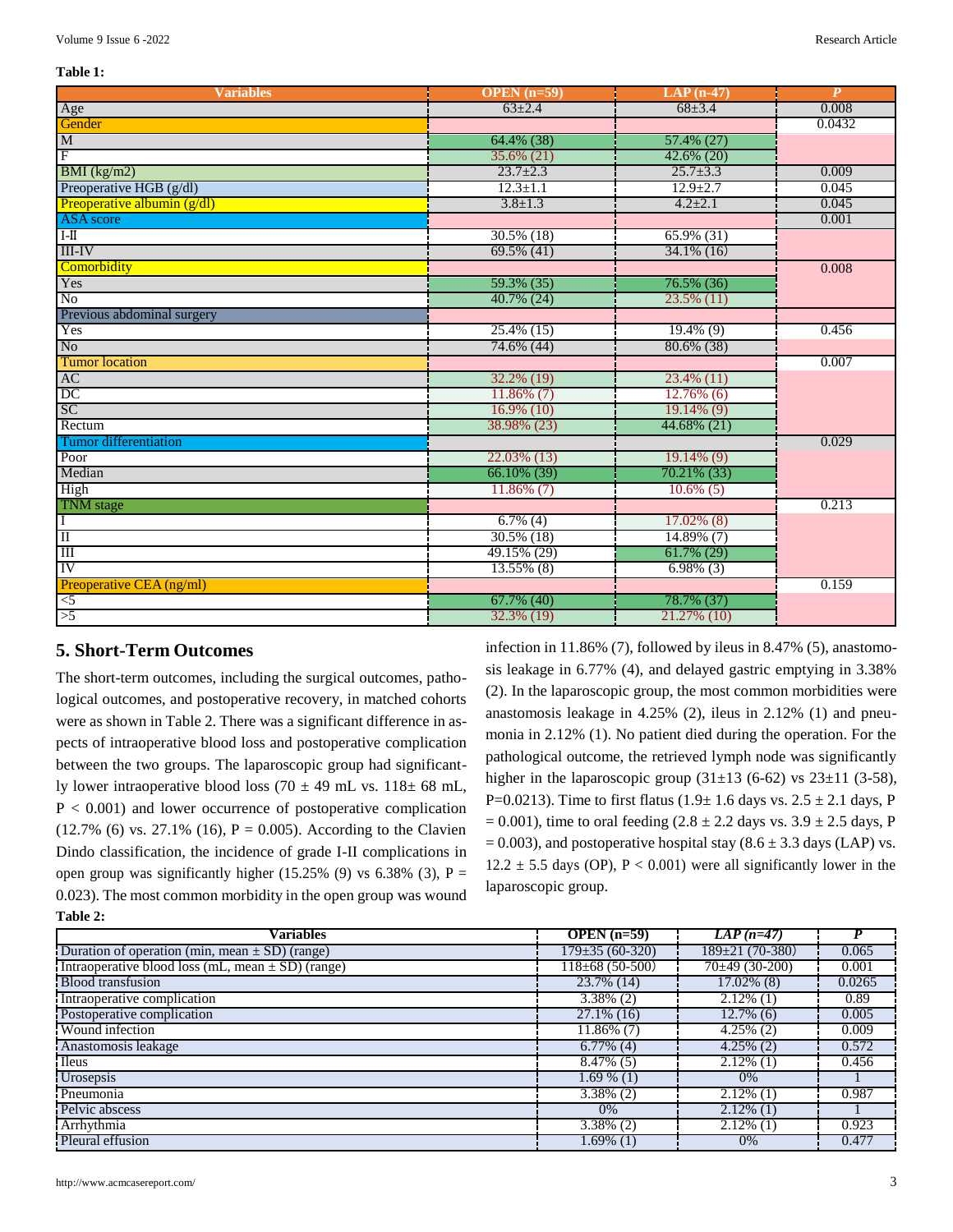| Delayed gastric emptying                                 | $3.38\%$ (2)             | $4.25\%$ (2)              | 0.362  |
|----------------------------------------------------------|--------------------------|---------------------------|--------|
| Bacteremia                                               | $1.69\%$ (1)             | $0\%$                     |        |
| Postoperative complication (ClavienDindo classification) |                          |                           |        |
| I <sub>H</sub>                                           | 15.25% (9)               | $6.38\%$ (3)              | 0.023  |
| <b>III-IV</b>                                            | 11.86% (7)               | $8.5\%$ (4)               | 0.15   |
| Mortality                                                | 0%                       | 0%                        |        |
| Retrieved lymph node (mean $\pm$ SD) (range)             | $23 \pm 11$ (3-58)       | $31\pm13(6-62)$           | 0.0213 |
| Tumor size                                               |                          |                           | 0.038  |
| $<$ 5 cm                                                 | $\overline{52.5\%}$ (31) | $\overline{51.06\%}$ (24) |        |
| $\geq$ 5 cm                                              | 47.45% (28)              | 48.93% (23)               |        |
| Perineural invasion                                      | 28.81% (17)              | 17.02% (8)                | 0.475  |
| Vascular invasion                                        | 32.2% (19)               | 25.53% (12)               | 0.513  |

## **6. Survival Analysis**

The mean follow-up period in the matched cohort was 22.4 months (range, 5–42 mouths; open group: 15.4 months; laparoscopic group: 19.5 months). During the whole follow-up period, 28 of the 106 patients died (26.41%) and 19 of the 106 patients had local recurrence or distant metastasis (17.92%). If we talk about duration of the operation in Open vs Lap group (min, mean  $\pm$  SD) (range) the average is 179±35 (60-320) vs 189±21 (70-380) and a P=0.064, which is not statistically significant. Intraoperative blood loss (mL, mean  $\pm$  SD) (range) in the Open group was 118 $\pm$ 68 (50-500) and in the Lap group 70±49 (30-200), and a P< 0.001. 23.7% (14) in the Open group vs 17.02% (8) in Lap group of patients have needed blood transfusion, with  $P=0.0265$ , that it is significantly statistic. **Intraoperative complication** in Open group were 3.38%  $(2)$  vs 2.12%  $(1)$ , P=1.000.

We analyzed the postoperative complication and we found that  $27.1\%$  (16) of patients in Open group vs 12.7% (6) in Lap group, P=0.005. The most common complications in our study were (Open vs Lap): **Wound infection** 11.86% (7) vs 4.25% (2), P=0.009, **Anastomosis leakage** 6.77% (4) vs 4.25% (2), P=0.0572, **Ileus** 8.47% (5) vs 2.12% (1), P=0.456, Urosepsis 1.69 % (1) vs 0% (0), P= 1.000 Pneumonia 3.38% (2) vs 2.12% (1), P=0.987. Pelvic abscess 0% (0) vs 2.12% (1), P=1.000 Arrhythmia 3.38% (2) vs 2.12% (1), P=0.923. Pleural effusion 1.69% (1)vs 0% (0), P=0.477 **Delayed gastric emptying** 3.38% (2) vs 4.25% (2), P=0.362 Bacteremia 1.69% (1) vs 0% (0), P=1.000.

Postoperative complication (Clavien-Dindo classification) I-II 15.25% (9) vs 6.38% (3), P=0.023 and III-IV 11.86% (7) vs 8.5% (4). Mortality 0 (0%) vs 0 (0%) – ICU staying 13.9% vs 7.5 %,  $P=0.0156$ .

Pathological outcome: Retrieved lymph node (mean ± SD) (range)  $23\pm11$  (3-58) in open group vs  $31\pm13$  (6-62) in laparoscopic group. **Tumor size** < 5 cm 52.5% (31) in open group and 51.06% (24) in laparoscopic group, and  $>$  5 cm in 47.45% (28) vs 48.93% (23), P=0.038. **Perineural invasion**, 28.81% (17) vs 17.02% (8), P=0.475. Vascular invasion, 32.2% (19) vs 25.53% (12), P=0.513.

#### **7. Postoperative recovery**

Kaplan curves showed no statistically significant difference in OS  $(P = 0.224)$  and DFS  $(P = 0.230)$  between the two groups. Besides, the 3-year OS rates in the open group were 67.6 % respectively in

the laparoscopic group were 73.1%. At univariate analysis, CEA level, N stage, TNM stage, perineural invasion, and vascular invasion significantly affected both OS and DFS ( $P < 0.05$ ). According to multivariate analysis, the OS was significantly affected by CEA  $(P = 0.032)$ , TNM stage  $(P = 0.002)$  and perineural invasion  $(P = 0.032)$ 0.041). Besides, DFS was significantly affected by the CEA level  $(P = 0.038)$ , TNM stage  $(P = 0.012)$  and the perineural invasion (P)  $= 0.020$ ).

## **8. Discussion**

According to this study, in patients with colorectal cancer, laparoscopic surgery has better short-term outcomes than the open surgery but there is no significant difference for the long-term survival outcomes.

CEA level, III/IV stage, and perineural invasion were all reliable predictor of overall survival and disease-free survival (DFS) for either laparoscopic or open surgery. Previous studies had already shown that colorectal cancer patients could also obtain better short-term outcomes through laparoscopic surgery [10, 14-19]. In the current study, it was found that the laparoscopic surgery could significantly reduce the intraoperative blood loss and postoperative complication. According to previous report, reduction of blood loss could reduce the stress reaction of surgery and further greatly reduce the incidence of postoperative complications, hence, the reduction of blood loss could effectively improve the postoperative recovery of patients [20]. Besides, among the postoperative complication, the laparoscopic surgery could significantly decrease the incidence of grade I-II complication (Table 2) such as wound infection compared to the open surgery. Moreover, laparoscopic surgery could significantly increase the number of the retrieved lymph node.

This was possibly attributed to clear and magnified visualization under laparoscopy, and was consistent with the report of Yang et al. which showed that the laparoscopic could significantly increase the number of retrieved lymph nodes for the early distal gastric cancer [12]. Previous studies had revealed the advantages of laparoscopic surgery about the faster recovery [21-24]. Vignali et al. had reported laparoscopic surgery could significantly decrease the time to first flatus, the time to liquid diet, and hospital stay [23]. Consistent with the above reports, the current study found that compared with the open group, the laparoscopic surgery could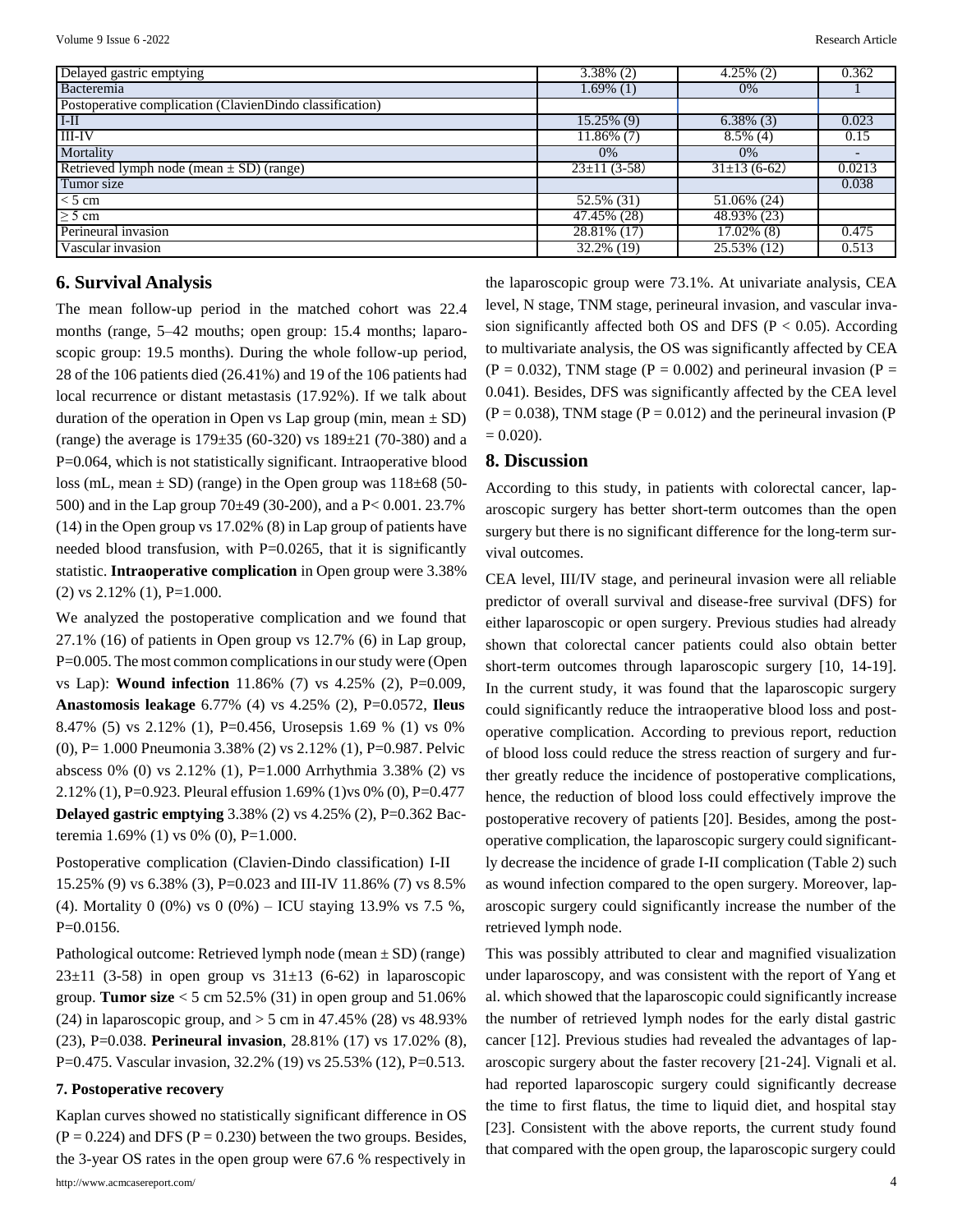significantly reduce the time to flatus, time to oral feeding, and postoperative hospital stay. Overall, the above findings reflected that the laparoscopic surgery had better short-term outcomes in the treatment in patients with colorectal cancer than the open surgery. Few studies reported data regarding long-term outcomes of laparoscopic surgery [25, 26]. In 2015, Hinoi et al. reported that there was no significant difference in patients with rectal or colon cancer in 3-year overall survival, disease-free survival, and cancer specific survival between laparoscopic and open groups [26]. Likewise, in 2016, Moon et al. reported that the laparoscopic surgery was without any significant difference for the 3- and 5-year overall survival, and 3-year and 5-year recurrence-free survival compared to the open surgery [25]. In this study, no difference in the 3- year OS rates ( $P = 0.224$ ) and in 3- year DFS rates ( $P =$ 0.230) were observed between the open and laparoscopic surgery. Besides, it is noteworthy that the 3-year OS rates, and 3- DFS rates of patients in the laparoscopic group were generally higher than the open group. This difference might be due to the difference in the number of dissected lymph node between the open group and the laparoscopic group. Hence, although there was no significant difference in survival outcomes between the two surgical methods, the laparoscopic surgery in patients with colorectal cancer might achieve better survival outcomes than the open surgery. Prognostic factors affecting the survival of colorectal cancer patients have been previously reported [27–30]. Huh et al. had reported that both preoperative CEA level, TNM stage, and vascular or neural invasion were independent prognostic factors for the overall survival and disease-free survival in potentially curative colorectal cancer [30]. Besides, Tsai et al. reported the perineural invasion as a significant prognostic factor for postoperative relapse for stage II colorectal cancer undergoing radical resection [27]. Consistently with the previous studies, in this study, it was found that CEA level, III/IV stage, and perineural invasion were all independent predictors for the overall survival and the disease-free survival of elderly patients with colorectal cancer. This study has the limitations of any retrospective study. However, selection bias was reduced by propensity score matching through logistic regression. Multicenter large-scale prospective studies are needed to further confirm whether laparoscopic treatment is more suitable for patients with colorectal cancer in terms of short-term and survival outcomes. Cutoff values for CEA level, III/IV stage, and perineural invasion were not evaluated in this study, so large-scale studies are necessary to determine specific valid cutoff values for CEA level, III/IV stage, and perineural invasion.

## **9. Conclusions**

Laparoscopic surgery showed better results than the open surgery in short-term outcomes. CEA level, III/IV stage, and perineural invasion were all reliable predictor of overall survival and disease-free survival for the treatment of laparoscopic surgery and open surgery for patients with colorectal cancer.

#### **References**

- 1. Bray F, Ferlay J, [Soerjomataram](https://pubmed.ncbi.nlm.nih.gov/30207593/) I, Siegel RL, Torre LA. A J. Global [Cancer Statistics 2018: GLof Incidence and Mortality World in 185](https://pubmed.ncbi.nlm.nih.gov/30207593/) Countries. CA Cancer J Clin [Anticancer](https://pubmed.ncbi.nlm.nih.gov/30207593/) Res. 2018.
- 2. [Wilkinson N, Scott-Conner CE. Surgical therapy for colorectal ade](https://pubmed.ncbi.nlm.nih.gov/18313549/)nocarcinoma. Gastroenterol Clin North [Am. 2008;37:253–67.](https://pubmed.ncbi.nlm.nih.gov/18313549/)
- 3. [Berardi R, Maccaroni E, Onofri A, et al. Multidisciplinary treatment](https://pubmed.ncbi.nlm.nih.gov/19640208/) [of locally advanced rectal cancer: a literature review. Part 1. Expert](https://pubmed.ncbi.nlm.nih.gov/19640208/) Opin [Pharmacother. 2009;](https://pubmed.ncbi.nlm.nih.gov/19640208/) 10: 2245-58.
- 4. [Heald RJ, Husband EM, Ryall RD. The mesorectum in rectal cancer](https://pubmed.ncbi.nlm.nih.gov/6751457/) surgery — The clue to pelvic [recurrence?](https://pubmed.ncbi.nlm.nih.gov/6751457/) Br J Surg. 1982; 69: 613–6.
- 5. Martel G, Boushey RP. [Laparoscopic](https://pubmed.ncbi.nlm.nih.gov/16905414/) colon surgery: past, present and future. Surg Clin North Am. [2006; 86: 867-97.](https://pubmed.ncbi.nlm.nih.gov/16905414/)
- 6. [Koopmann MC, Heise CP. Laparoscopic and minimally invasive re](https://pubmed.ncbi.nlm.nih.gov/18790154/)[section of malignant colorectal disease. Surg Clin North Am. 2008;](https://pubmed.ncbi.nlm.nih.gov/18790154/) [88: 1047-72.](https://pubmed.ncbi.nlm.nih.gov/18790154/)
- 7. [Jacobs M, Verdeja JC, Goldstein HS. Minimally invasive colon re](https://pubmed.ncbi.nlm.nih.gov/1688289/)[section \(laparoscopic colectomy\) Surg Laparosc Endosc. 1991; 1:](https://pubmed.ncbi.nlm.nih.gov/1688289/) [144–50.](https://pubmed.ncbi.nlm.nih.gov/1688289/)
- 8. [Nduka CC, Monson JR, Menzies-Gow N, et al. Abdominal wall me](https://pubmed.ncbi.nlm.nih.gov/8044537/)tastases following [laparoscopy.](https://pubmed.ncbi.nlm.nih.gov/8044537/) Br J Surg. 1994; 81: 648-52.
- 9. [Frasson M, Braga M, Vignali A, et al. Benefits of laparoscopic col](https://pubmed.ncbi.nlm.nih.gov/18197453/)[orectal resectionare more pronounced in elderly patients. Dis Colon](https://pubmed.ncbi.nlm.nih.gov/18197453/) [Rectum. 2008; 51\(3\): 296-300.](https://pubmed.ncbi.nlm.nih.gov/18197453/)
- 10. Stocchi L, Nelson H, [Youngfadok](https://pubmed.ncbi.nlm.nih.gov/10733113/) TM, et al. Safety and advantag[es laparoscopic vs. open colectomy in the elderly: matched-control](https://pubmed.ncbi.nlm.nih.gov/10733113/) study. DisColon [Rectum. 2000;](https://pubmed.ncbi.nlm.nih.gov/10733113/) 43(3): 326-32.
- 11. [Stewart BT, Stitz RW, Lumley JW. Laparoscopically assisted col](https://pubmed.ncbi.nlm.nih.gov/10417569/)orectal surgery in the elderly. Br J Surg. 1999; 86(7): [938-41.](https://pubmed.ncbi.nlm.nih.gov/10417569/)
- 12. Yang ZF, Wu DQ, Wang JJ, et al. [Short-and](https://www.ncbi.nlm.nih.gov/pmc/articles/PMC5757128/) long-term outcomes fol[lowing laparoscopic vs open surgery for pathological T4 colorectal](https://www.ncbi.nlm.nih.gov/pmc/articles/PMC5757128/) cancer: 10 yearsof experience in a single center. World J [Gastroenter](https://www.ncbi.nlm.nih.gov/pmc/articles/PMC5757128/)[ol. 2018; 24\(1\): 76-86.](https://www.ncbi.nlm.nih.gov/pmc/articles/PMC5757128/)
- 13. Clavien PA, Barkun J, de Oliveira ML, et al. The [Clavien-Dindoclas](https://pubmed.ncbi.nlm.nih.gov/19638912/)[sification of surgical complications: five-year experience. Ann Surg.](https://pubmed.ncbi.nlm.nih.gov/19638912/) [2009; 250\(2\): 187-96.](https://pubmed.ncbi.nlm.nih.gov/19638912/)
- 14. [Chautard J, Alves A, Zalinski S, et al. Laparoscopic colorectal sur](https://pubmed.ncbi.nlm.nih.gov/18222377/)gery in elderly patients: a matched [case-control](https://pubmed.ncbi.nlm.nih.gov/18222377/) study in 178 patients. J Am [Coll Surg. 2008; 206\(2\): 255–60.](https://pubmed.ncbi.nlm.nih.gov/18222377/)
- 15. [Brazier JE, Harper R, Jones NM, et al. Validating the SF-36 health](https://pubmed.ncbi.nlm.nih.gov/1285753/) [survey questionnaire: new outcome measure for primary care. Br](https://pubmed.ncbi.nlm.nih.gov/1285753/) Med J. [1992; 305: 160-164.](https://pubmed.ncbi.nlm.nih.gov/1285753/)
- 16. [Brazier JE, Harper R, Jones NM, et al. Validating the SF-36 health](https://pubmed.ncbi.nlm.nih.gov/1285753/) [survey questionnaire: new outcome measure for primary care. Br](https://pubmed.ncbi.nlm.nih.gov/1285753/) Med J. [1992; 305: 160-164.](https://pubmed.ncbi.nlm.nih.gov/1285753/)
- 17. [Braga M, Gianotti L, Gentilini O, et al. Early postoperative enteral](https://pubmed.ncbi.nlm.nih.gov/11246300/) nutrition improves gut [oxygenation](https://pubmed.ncbi.nlm.nih.gov/11246300/) and reduces costs compared with total [parenteral nutrition. Crit Care Med.](https://pubmed.ncbi.nlm.nih.gov/11246300/) 2001; 29: 242-248.
- 18. Gianotti L, Braga M, Nespoli L, et al. A [randomized](https://pubmed.ncbi.nlm.nih.gov/12055582/) controlled trial